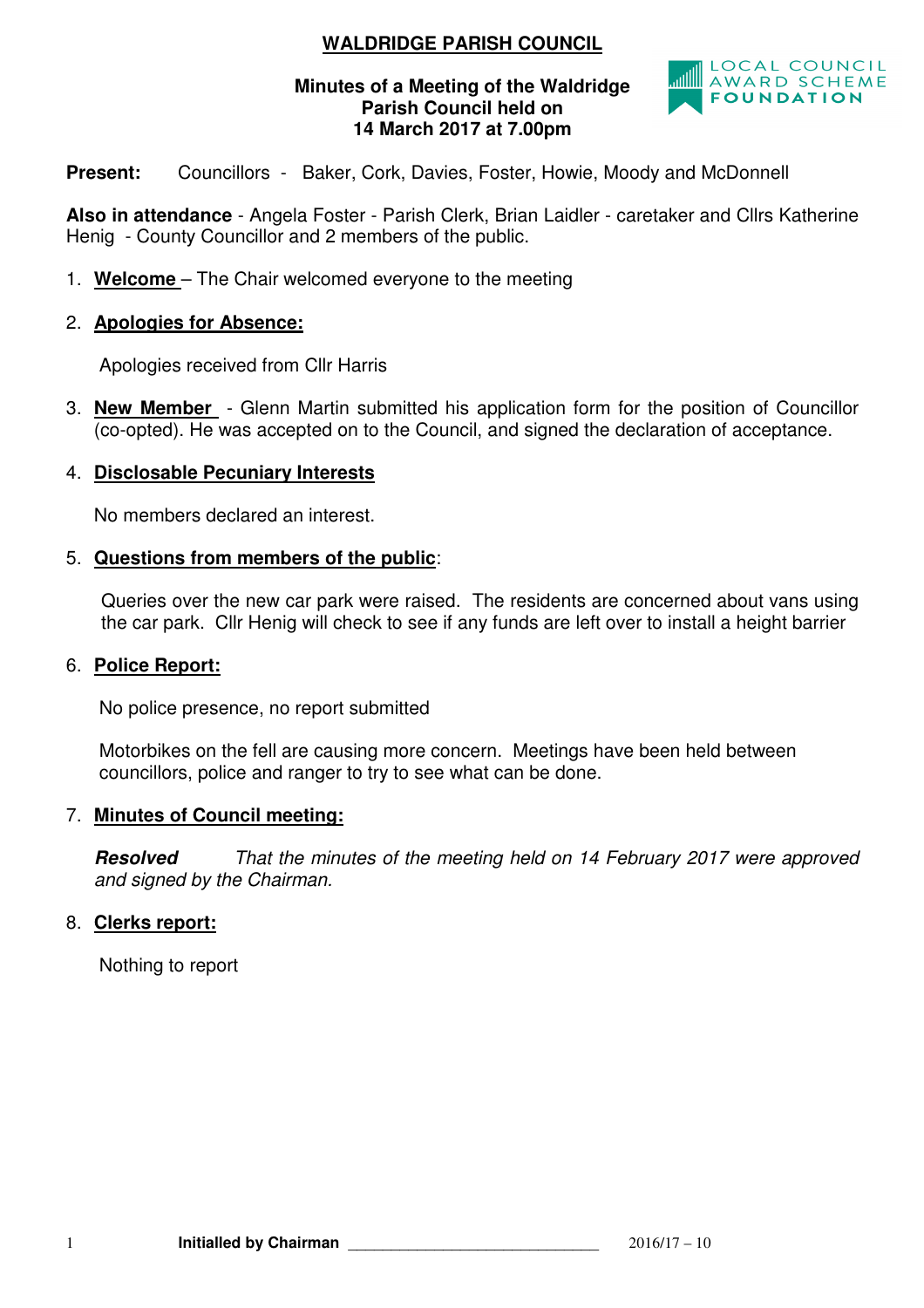# 9. **Parish Matters and on-going items**

## a) **Planning applications received**

- No applications received
- b) **To consider any planning applications received after the agenda was published.** 
	- No applications received
- c) **County Councillors report** Cllr Henig submitted her report covering:

**Road safety** - Car park /Coffee morning / road safety activities

**Local Environment** - Waldridge Fell improvement options

**Other** - AAP Board recruitment process / Beat the Street / Birch View

## **Resolved:** Report noted

# d) **Fitness equipment / Millennium Green / goal posts / fun hoop monthly inspections –**

The boardwalk has another broken board, a cost of £30 was given to repair.

The annual inspection from Wicksteed took place.

**Resolved:** Report noted, no major comments. It was agreed to get the board replaced. It was agreed if any others break between meetings, the caretaker can get replaced as this is a health and safety issue.

e) **Audit – Review of Effectiveness of Internal Auditor – The cost of audit this year will be** £375 + Vat from S M Lowery. He will review wages / control over income and cash . Members carried out a review of effectiveness of the internal audit. It was noted this review is an integral part of continually improving governance and accountability and forms part of the annual governance statement which is Part 2 of the Annual Return. The review covered independence, competence, relationships with clerk and councillors, audit planning, audit scope and audit reporting.

**Resolved:** The cost was accepted, it was agreed to invite SM Lowery to be internal auditor. To accept the evidence of achievement from the review.

f) **Easter ever** - All arrangements were discussed.

**Resolved**:. It was agreed to purchase the Easter eggs as in previous vears. All arrangements agreed

g) **Clippings** - The Clerk distributed the clippings for approval

**Resolved:** It was agreed to go to print

h) **Timetable of events** – CDALC forthcoming events (if any)

Nothing planned. To note councillor and chairman training will take place in June/July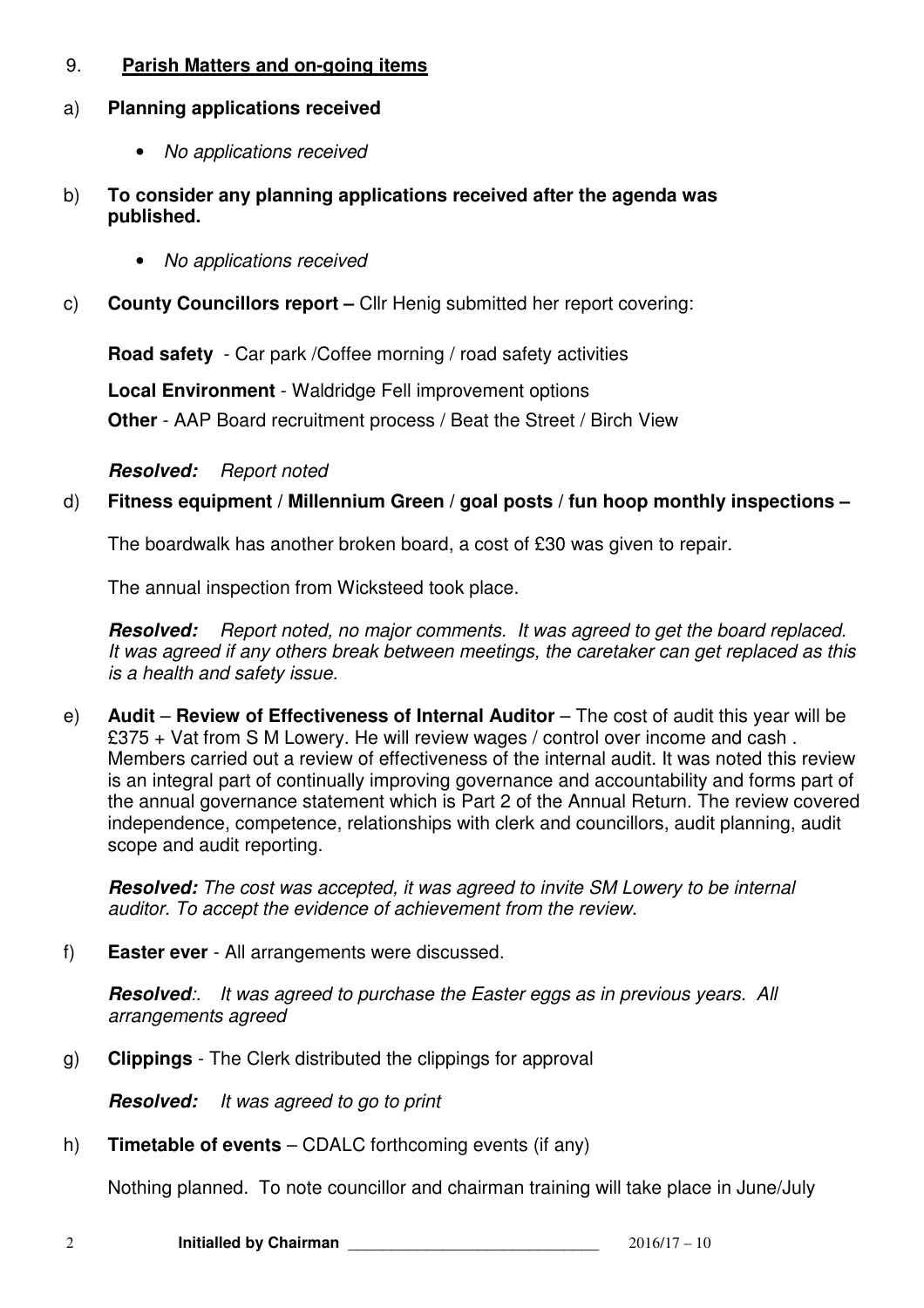# i) **Policy review** - (if any to be reviewed/adopted)

- Health and Safety
- Annual Risk Assessment
- Hall lettings

**Resolved:** It was agreed to approve with no changes and be updated on website

# j) **Annual maintenance agreement** - The cost for the annual agreement is £270

**Resolved:** It was agreed to invite Chris Gavigon to carry this out for the coming year

### k) **Correspondence received**

- The Clerk distributed the nomination papers for the forthcoming election
- PSPO to note introduction of new public space protection order
- l) **Correspondence received after agenda published** (to note only)
	- Nothing received
- m) **Waldridge in Bloom working group update** 
	- Cllr Cork gave an update. Cllr Henig has donated £606 out of her members fund

**Resolved:** Update noted.

n) **Fun day -** All activities were discussed, the Clerk to continue to arrange.

## o) **AAP forum updates** –

• Cllr Davies gave an update

**Resolved**: Update noted

p) **Urgent issues for noting** (Clerk to use delegated powers if necessary) **and any items Councillors wish to agenda for next meeting** 

# 10. **Financial Matters**

| (a)                                           | <b>Payments</b>                                                                                                                                                                                                                                                                                                                                                                                                                                                      |
|-----------------------------------------------|----------------------------------------------------------------------------------------------------------------------------------------------------------------------------------------------------------------------------------------------------------------------------------------------------------------------------------------------------------------------------------------------------------------------------------------------------------------------|
|                                               | <b>Resolved:</b> That the following payments be agreed:                                                                                                                                                                                                                                                                                                                                                                                                              |
| (1)<br>(2)<br>(3)<br>(4)<br>(5)<br>(6)<br>(7) | That the sum of £617.76 be paid to Mrs A Foster (February 2017 wage)<br>That the sum of £203.30 be paid to Mr B Laidler (February 2017 wage)<br>That the sum of £2,200 be paid to DCC - nature trail works<br>That the sum of £22.00 be paid to CDALC - good councillors guide<br>That the sum of £155.00 be paid to TFS - boiler service, original cheque lost<br>That the sum of £27.00 be paid to CDALC - training<br>That the sum of £54.00 be paid to Wicksteed |